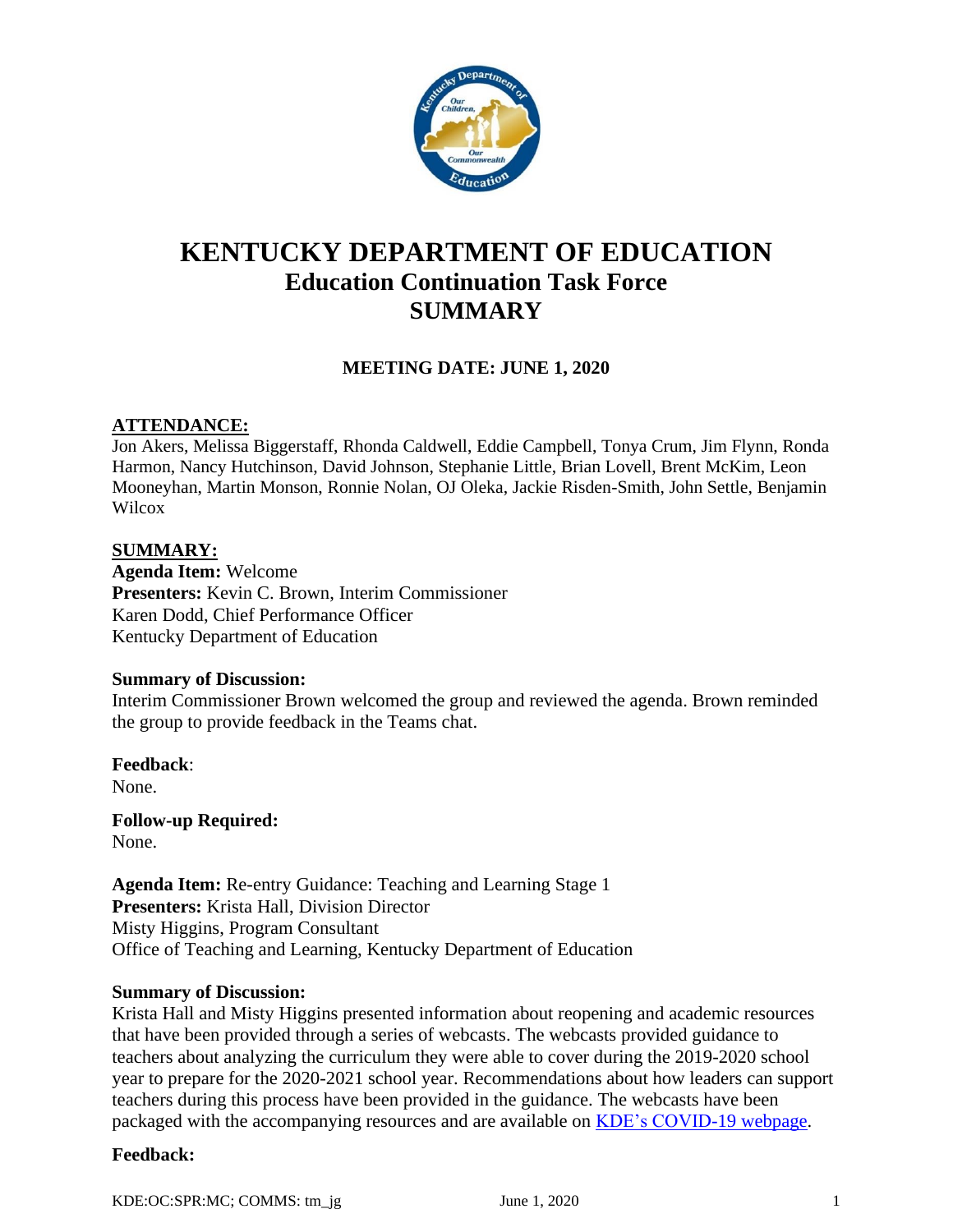• The sessions were very clear and teacher-friendly, but this isn't simple work. Having someone onsite in the school or district to get people started would be very helpful.

#### **Follow-up Required:**

None.

**Agenda Item:** Superintendent Needs-Sensing Survey **Presenter:** Hannah Poquette, Strategic Data Analyst Kentucky Department of Education

#### **Summary of Discussion:**

Hannah Poquette explained that a series of needs-sensing surveys will be deployed within the next few weeks in partnership with the REL [AP \(Regional Educational Laboratory Appalachia\).](https://ies.ed.gov/ncee/edlabs/regions/appalachia/about-the-rel.asp) The purpose is to obtain feedback on needs across the state that have arisen due to the COVID-19 pandemic. The data will help KDE align its efforts with those of other education stakeholders and meet districts' needs. Superintendents will be surveyed first and address policy development, trauma-informed approaches, general needs of school leaders, information technology and distance learning. Task force members provided feedback about superintendents' needs in the areas of policy development, general needs and timelines for guidance.

#### **Feedback:**

- Grading in a non-traditional setting/hybrid approach is an area of need.
- Superintendents need policy guidance on funding issues that impact transportation and remote learning.
- Superintendents have learned that if schools do not follow the state guidelines when reopening, liability insurance will not cover them if staff or students get sick. There also are liability concerns regarding special education. Any recommendations need to be defined carefully.
- The Southern Regional Education Board (SREB) has released a guidance document regarding liability issues for higher education and is working on guidance for K-12 schools.
- Safety is an area of need.
- Decision rules regarding minimum re-entry operational policies would be very helpful.
- Superintendents need guidance on how to make decisions about instructional format and schedule (e.g., in-house vs. online and five days vs. two days direct instruction) to use when returning to school.
- The Kentucky School Board Association (KSBA) has advised districts not to make permanent changes to policy based on a (hopefully) temporary situation. KSBA reminded districts that portions of council policies not based on statute can be waived. Districts should work with board counsel before making policy changes.
- Ouestions have been received from employees who are concerned about the health implications of returning to work and what their choices are if they or family members are in any of the high-risk categories.
- Superintendents need guidance on reopening issues e.g., calendar, NTI prep, in-person with social distancing, access to personal protective equipment (PPE), liability relief and a sundry of funding challenges.
- Broadband access for remote learning is an issue.
- Currently, sick day policies are very specific. Districts have questions about staff who are fearful of returning to work or if they have an underlying health issue and doctors have advised them not to return to onsite work.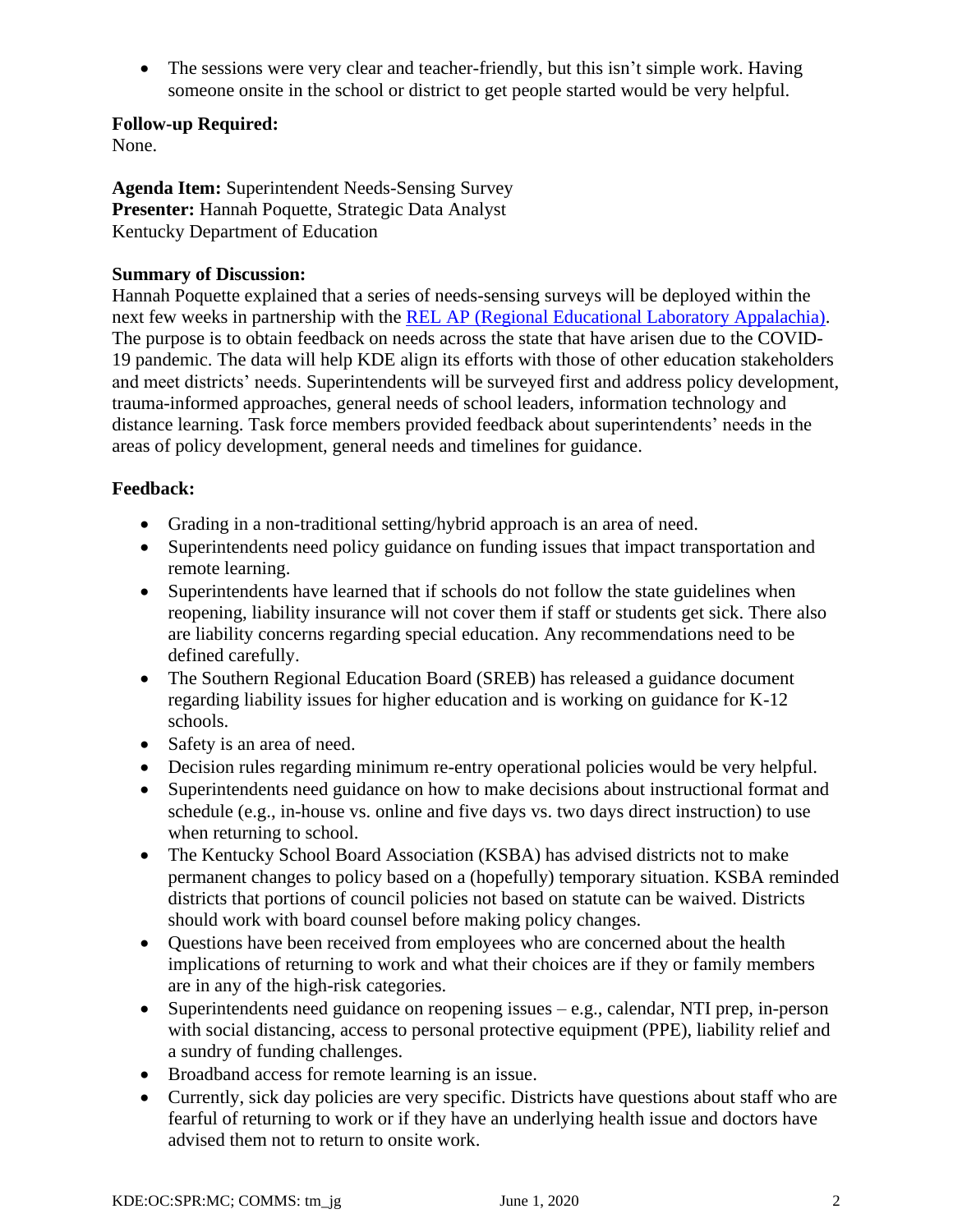Commissioner Brown reminded task force members that insurance policies are governed by contract and board counsels can assist with issues. Some information being obtained from insurance representatives could be inaccurate. The SREB and KSBA are distributing guidance for districts and local boards that should help all parties understand the coverage contracts and policy implications.

#### **Follow-up Required:**

None.

**Agenda Item:** School Health Updates **Presenters:** Angela McDonald, Education Nurse Consultant Office of Finance and Operations, Kentucky Department of Education

#### **Summary of Discussion:**

Reopening considerations have been discussed with district health coordinators since schools closed in March 2020. Districts are encouraged to have a flu plan, and that was used as a starting point. School nurse protocols will remain similar to current practices, with nurses finding ways to expand care with limited resources.

Guiding questions were provided to school nurses about policies and resources, such as protocols for staff showing symptoms, Infinite Campus documentation, alternate plans for students who need nebulizer treatments and mental health referrals. A network of school nurses across the country has been helpful for sharing resources and best practices. KDE meets with the Kentucky Department for Public Health (DPH) regularly as Healthy at School guidelines continue to be developed. KDE also serves as a liaison between DPH and our state schools (Kentucky School for the Blind and Kentucky School for the Deaf), since they are residential programs and have unique needs.

**Question**: What are your suggestions when there is no school nurse onsite? **Answer**: Work carefully with the district health coordinator to implement a plan that defines protocols and procedures. A school nurse should always be available by phone when there is no school nurse on site.

**Question**: Is training available for schools with no onsite nurse?

**Answer**: District health coordinators can provide training as well as local health departments. This is a good idea and KDE can assist if needed. The National Association of School Nurses is developing training resources for staff and parents that will be posted on [KDE's COVID-19](https://education.ky.gov/comm/Pages/COVID-19-Updates.aspx)  [webpage](https://education.ky.gov/comm/Pages/COVID-19-Updates.aspx) when it becomes available.

**Comment**: Guidance for residential programs also would be useful for residential childcare centers (e.g., Methodist Home for Children and Maryhurst) where students live and typically attend school on campus.

**Response**: Guidance is still being developed and will be posted on [KDE's COVID-19 webpage](https://education.ky.gov/comm/Pages/COVID-19-Updates.aspx) when it becomes available.

**Feedback:** None.

**Follow-up Required:** None**.**

**Agenda Item:** Feedback from the Superintendents' Webcast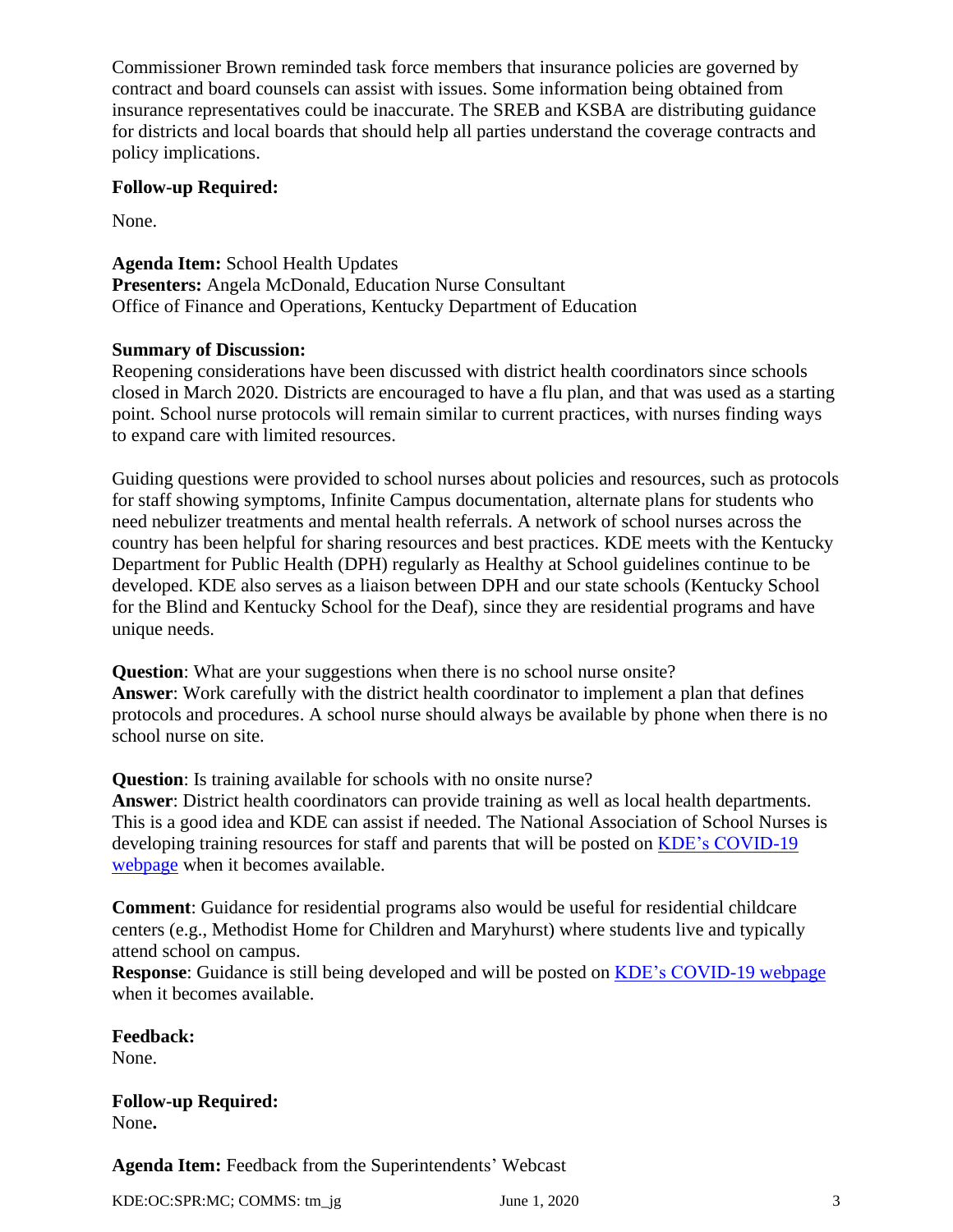**Presenters:** Robin Kinney, Associate Commissioner, Office of Finance and Operations Kentucky Department of Education

## **Summary of Discussion:**

Associate Commissioner Robin Kinney updated the task force about information shared during the last superintendents' webcast. Partners from the Kentucky Department for Public Health (DPH), including Dr. Steven Stack, explained the current statewide situation. A vaccine will not be available for the start of the 2020-2021 school year, so basic principles around social distancing, use of personal protective equipment (PPE) and personal hygiene must be followed to the maximum extent possible. DPH recognizes that districts are trying to reduce the risk of infection for staff and students while increasing the ability to effectively contact trace. The significant challenges facing districts were acknowledged and there was discussion about the tension between bringing kids together for effective instruction amid concerns about social distancing and public health. Primary issues superintendents expressed concern about were transportation and attendance funding.

**Comment**: Superintendents are trying to reopen schools but are concerned that may not be possible without going against or stretching public health guidelines. They are looking for answers about NTI, transportation, attendance and other issues that affect funding, staff and students.

**Response**: KDE is feeling that tension as well. Several questions have been received asking for the minimum requirements to meet public health guidelines when conducting in-person instruction. Those answers are being sought from DPH. Other decisions must be made based on community, district and school needs. DPH has reminded everyone that realistically, people will continue to get sick. The guidelines are a way to mitigate risk and keep safety as the top priority while educating students.

**Question**: Is there a sense of how many districts are strongly considering opening early? **Answer**: Several task force members reported that none of their districts are considering an early start and more are considering the late start option provided through the "boat dock bill" [\(17RS](https://apps.legislature.ky.gov/record/17rs/sb50.html)  [Senate Bill 50\)](https://apps.legislature.ky.gov/record/17rs/sb50.html).

## **Feedback:**

- Task force members reported that groups of superintendents are working together to brainstorm solutions to begin school. There is a critical focus on the human and financial resources school districts will need to reopen under current public health guidance and whether they can afford to open.
- Superintendents still are concerned about the teacher shortage issue.
- Superintendents are asking about the contractual issues for certified and classified staff related to [17RS Senate Bill 50.](https://apps.legislature.ky.gov/record/17rs/sb50.html)

## **Follow-up Required:**

None.

## **Agenda Item:** Task Force Member News

**Presenters:** Jon Akers, Executive Director, Kentucky Center for School Safety (KCSS) Tonya Crum, Senior Director of Education, Kentucky Educational Television (KET)

#### **Summary of Discussion:**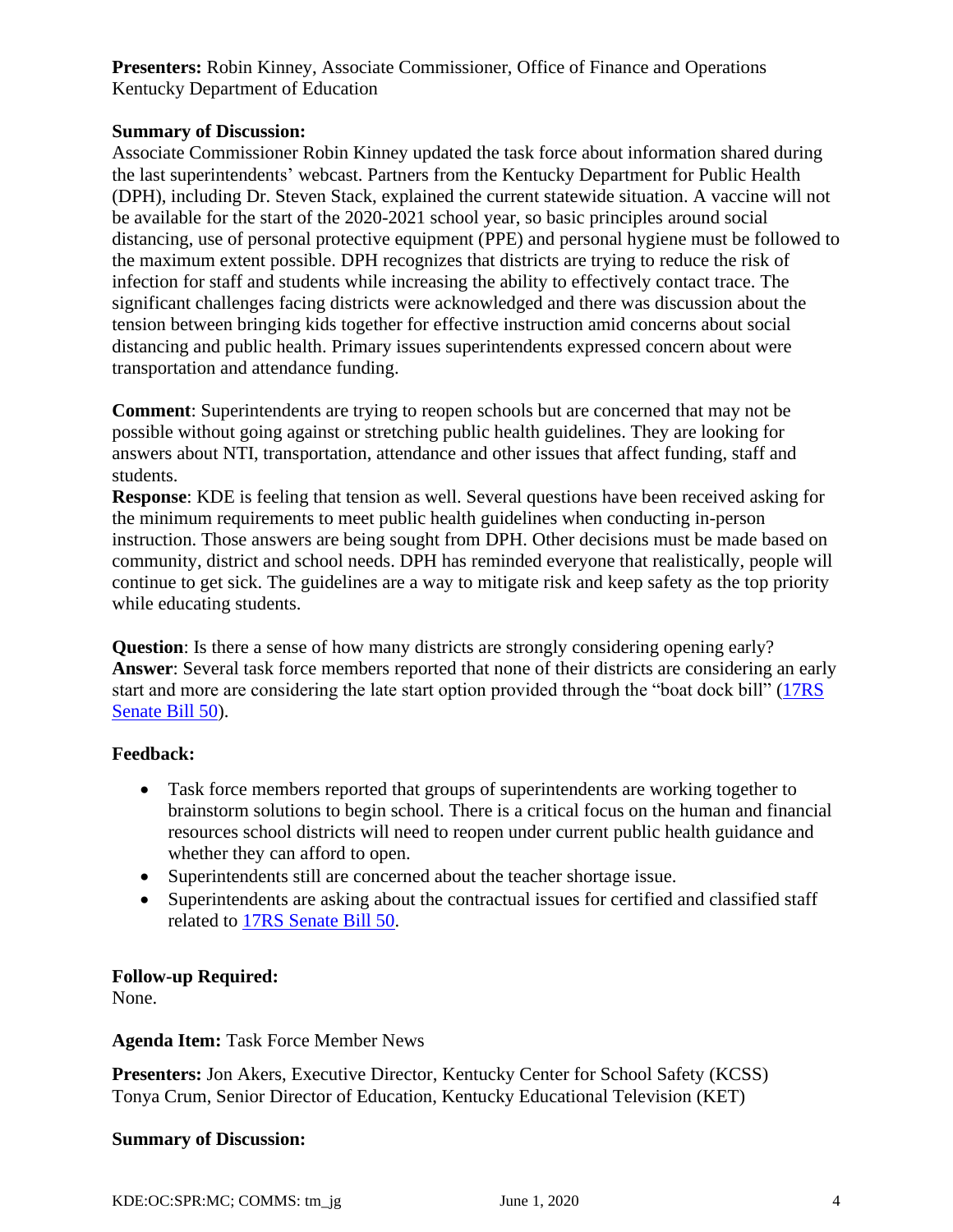Guidance from KCSS will align with KDE and DPH guidelines. Training and school assessment will not occur on-site in districts, but online services are being ramped up.

Top priorities being addressed are transportation and emergency drills. If more families than usual drive their children to school, there will be issues with overcrowding and possibly early drop-offs. KCSS is recommending that students not be permitted on campuses until staff are present, and then go straight to their classrooms as opposed to gathering areas.

Suggestions also are being provided to address emergency drills with social distancing. There are concerns about custodial staff being able to maintain extra sanitizing requirements. Akers provided a word of caution about private companies who contact schools and charge a lot of money for "the answer." KCSS will provide training for new district safety coordinators on June 10 and an update training for current district safety coordinators on June 11. Both trainings will be held virtually.

Tonya Crum shared a [list](https://education.ky.gov/CommOfEd/adv/Documents/Education%20Continuation/KET%20summer%20supports.pdf) of resources and professional development sessions released through KET. Emphasis is being placed on mental health issues. Virtual physics labs also are available and could be useful for distance learning at the high school level.

## **Feedback:**

None.

## **Follow-up Required:**

None**.**

## **Agenda Item: Review and Adjournment**

**Presenter:** Kevin C. Brown, Interim Commissioner of Education

# **Summary of Discussion:**

Brown reminded task force members that member news will be a recurring agenda item and participants are welcome to share about topics of interest to the group. On alternating Mondays when this group is not meeting, the Superintendents Advisory Council will meet, giving superintendents the opportunity to provide feedback.

Foster reviewed the list of guidance documents being released throughout the summer:

- **May 25:** Social and Emotional Learning
- **June 1:** Teaching and Learning Phase 1 and Evaluating Students Upon School Re-entry
- **June 8:** Alternative Learning Models and Transportation
- **June 15:** CTE and Intermittent Closures
- **June 22:** Food Service, Traffic, Emergency Drills, Social Distancing in Schools and Exceptional Learners
- **June 29:** Performance-Based Instruction
- **July 13:** Teaching and Learning, Phase 2
- *Additionally, KDE will share the DPH guidance document when it is released.*

A link to the exit slip was sent via chat to gather feedback that might not have been shared during the meeting, as well as asking for topics we need to discuss.